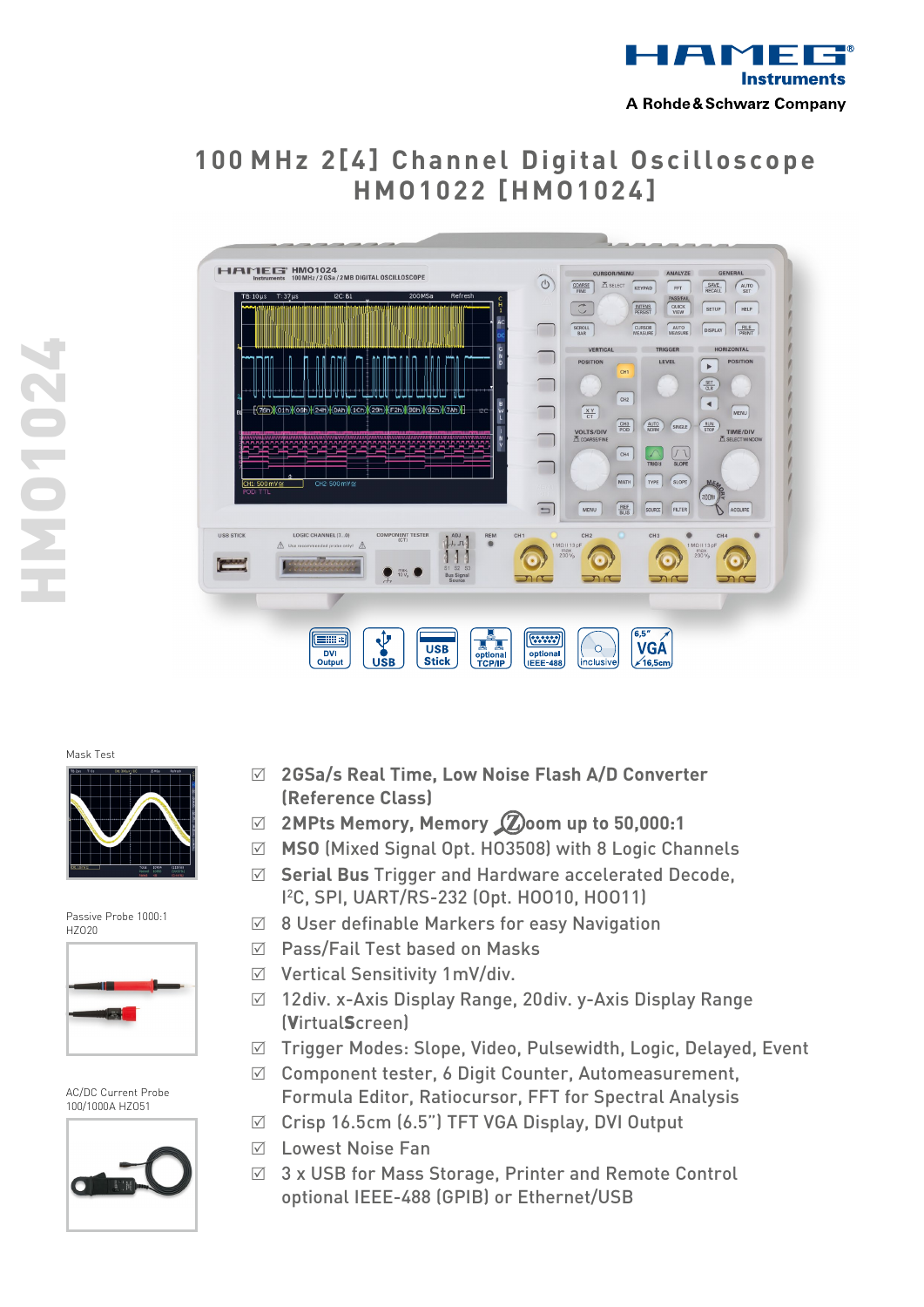## **100MHz 2 [4] Channel Digital Oscilloscope HMO1022 [HMO1024]**

All data valid at 23°C after 30 minute warm-up.

640 x 480 Pixel

1 MΩ || 13 pF ±2 pF<br>DC, AC

20MHz (1mV, 2mV)/div.

 $200V$  (DC + peak AC)

100kΩ || <4pF

CH 1, CH 2, LCH 0...7 (logic channels) [CH 1, CH 2, LCH 0…7, CH 4] with Option HO3508

All analog channels on individual choice

1 mV/div....10V/div. (1–2–5 Sequence)

**Display** Display: 16.5cm (6.5") VGA Color TFT<br>
Resolution: 640 x 480 Pixel Backlight: LED 400 cd/m<sup>2</sup> Display area for curves: without menu 400 x 600 Pixel (8 x 12 div.) with menu  $400 \times 500$  Pixel  $(8 \times 10)$  div.)<br>or depth:  $256$  colors Color depth: Intensity steps per channel: 0…31

#### **Vertical System** Channels:

**DSO mode** CH 1, CH 2 [CH 1...CH 4]<br> **MSO mode** CH 1, CH 2, LCH 0...7 (log Auxiliary input: Frontside [Rear side] **Function** Ext. Trigger<br> **Impedance** 1 MQ || 13 pl Coupling<br>Max. input voltage Max. input voltage 100V (DC + peak AC)<br>XYZ-mode: All analog channels of **Invert:** CH 1, CH 2 [CH 1...CH 4] Y-bandwidth (-3dB): 100 MHz (5mV...10 V)/div.

Lower AC bandwidth: Bandwidth limiter (switchable): approx. 20MHz **Rise time** (calculated):  $\times$   $\frac{3.5}{3}$  ns<br>DC gain accuracy 2% DC gain accuracy<br>Input sensitivity: It sensitivity:  $13$  calibrated steps<br>CH 1, CH 2 [CH 1...CH 4]  $1 \text{ mV/div...}10 \text{V/div.}$ Variable **Between calibrated steps** Inputs CH 1, CH 2 [CH 1…CH 4]: Impedance 1MΩ II 15pF ±2pF **Coupling** DC, AC, GND<br> **Max. input voltage** 200V (DC + po **Measuring circuits:** Measuring Category | [CAT |]<br> **Position range**  $+10$  Divs Position range Logic channels With Option HO3508 Select. switching<br>thresholds thresholds TTL, CMOS, ECL, 2x User -2...+8V<br>Impedance 100k0 || <4 pF Coupling DC Max. input voltage 40V (DC + peak AC)

## **Triggering**

Analog channels: Automatic: Linking of peakdetection and triggerlevel Min. signal height 0.8 div.; 0.5 div. typ.<br>
Frequency range 5Hz...150 MHz Frequency range<br>Level control range From peak- to peak+ Normal (without peak):<br>Min. signal height 0.8 div.; 0.5 div. typ.<br>0...150 MHz Frequency range Level control range -10...+10 div. Operating modes: Slope/Video/Logic/Pulses/Busses (optional) Slope: Rising, falling, both Sources: CH 1, CH 2, Line, Ext., LCH 0…7 [CH 1...CH 4, Line, Ext., LCH 0…7] Coupling: AC: 5Hz...150MHz DC: 0...150MHz HF: 30kHz...150MHz LF: 0...5kHz Noise rejection: switchable Video: Standards PAL, NTSC, SECAM, PAL-M, SDTV 576i, HDTV 720p, HDTV 1080i, HDTV 1080p Fields Field 1, field 2, both Line All, selectable line number<br>
Sync. Impulse Positive, negative Positive, negative Sources: CH 1, CH 2, Ext. [CH 1...CH 4] Logic: AND, OR, TRUE, FALSE Sources: LCH 0...7<br>State LCH 0...7  $LCH 0...7 X$ , H,  $L$ Pulses: Positive, negative Modes equal, unequal, less than, greater than,

within/without a range

| Range                                                                      | min. 16 ns, max. 268.434 ms,                                                                                                                       |
|----------------------------------------------------------------------------|----------------------------------------------------------------------------------------------------------------------------------------------------|
|                                                                            | resolution from 16 ns until 2 µs                                                                                                                   |
| Sources:                                                                   | CH 1, CH 2, Ext. [CH 1CH 4]<br>I FD                                                                                                                |
| Indicator for trigger action:<br>Ext. Trigger via:                         | Auxiliary input 0.3V10Vpp                                                                                                                          |
| 2nd Trigger:                                                               |                                                                                                                                                    |
| Slope:                                                                     | Rising, falling, both                                                                                                                              |
| Min. signal height                                                         | 0.8 div.; 0.5 div. typ.                                                                                                                            |
| <b>Frequency range</b>                                                     | 0100 MHz                                                                                                                                           |
| Level control range                                                        | -10+10 div.                                                                                                                                        |
| <b>Operating modes:</b>                                                    |                                                                                                                                                    |
| after time                                                                 | 32 ns536 ms                                                                                                                                        |
| after incidence                                                            | $12^{16}$                                                                                                                                          |
| Busses (Opt. HOO10):                                                       | I <sup>2</sup> C/SPI/UART/RS-232                                                                                                                   |
| Sources:                                                                   | CH 1, CH 2, Ext., LCH 07                                                                                                                           |
|                                                                            | [CH 1CH 4, Ext., LCH 07]                                                                                                                           |
| <b>Busses (Opt. HOO11):</b><br>Sources:                                    | I <sup>2</sup> C/SPI/UART/RS-232<br>CH 1, CH 2, Ext.                                                                                               |
|                                                                            | [CH 1…CH 4, Ext.]                                                                                                                                  |
| Format                                                                     | hexadecimal, binary                                                                                                                                |
| $l^2C$                                                                     | Trigger on Start, Stop, Restart, NACK,                                                                                                             |
|                                                                            | Adress (7 or 10 Bit), Data, Adress and Data,                                                                                                       |
|                                                                            | up to 5Mb/s                                                                                                                                        |
| SPI                                                                        | up to 32 Bit Data, Chip select (CS) pos.                                                                                                           |
|                                                                            | or neg., without CS, up to 12,5 Mb/s                                                                                                               |
| <b>UART/RS-232</b>                                                         | up to 8 Bit Data, up to 30 Mb/s                                                                                                                    |
|                                                                            |                                                                                                                                                    |
| <b>Horizontal System</b><br>Domain representation:                         | Time, Frequency (FFT), Voltage (XY)                                                                                                                |
| <b>Representation Time Base:</b>                                           | Main-window, main- and zoom-window                                                                                                                 |
| <b>Memory Zoom:</b>                                                        | Up to 50,000:1                                                                                                                                     |
| Accuracy:                                                                  | 50 ppm                                                                                                                                             |
| Time Base:                                                                 |                                                                                                                                                    |
| <b>Refresh operating modes</b> 2 ns/div20 ms/div.                          |                                                                                                                                                    |
| <b>Roll operating modes</b>                                                | 50 ms/div50 s/div.                                                                                                                                 |
|                                                                            |                                                                                                                                                    |
| <b>Digital Storage</b>                                                     |                                                                                                                                                    |
| <b>Sampling rate</b> (real time):                                          | 2 x 1 GSa/s, 1 x 2 GSa/s                                                                                                                           |
|                                                                            | [4 x 1 GSa/s, 2 x 2 GSa/s]<br>Logic channels: 8 x 1 GSa/s                                                                                          |
| Memory:                                                                    | 2 x 1 MPts, 1 x 2 MPts [4 x 1 MPts, 2 x 2 MPts]                                                                                                    |
| Operation modes:                                                           | Refresh, Average, Envelope, Peak-Detect                                                                                                            |
|                                                                            | Roll: free run/triggered, Filter                                                                                                                   |
| <b>Resolution</b> (vertical)                                               | 8 Bit                                                                                                                                              |
| <b>Resolution</b> (horizontal)                                             |                                                                                                                                                    |
|                                                                            |                                                                                                                                                    |
| <b>Yt Mode</b>                                                             | 50 Pts./div.                                                                                                                                       |
| XY Mode                                                                    | 8 Bit                                                                                                                                              |
|                                                                            | Sinx/x, linear, Sample-hold                                                                                                                        |
| Persistence:                                                               | Off, 50 ms∞                                                                                                                                        |
| Delay pretrigger:                                                          | 08 Million x (1/samplerate)                                                                                                                        |
| posttrigger:                                                               | 02 Million x (1/samplerate)                                                                                                                        |
|                                                                            | Up to 2000 waveforms/s                                                                                                                             |
|                                                                            | Dots, vectors, "persistence"<br>typ. 10 Traces                                                                                                     |
| Interpolation:<br>Display refresh rate:<br>Display:<br>Reference memories: |                                                                                                                                                    |
| <b>Operation/Measuring/Interfaces</b>                                      |                                                                                                                                                    |
|                                                                            | Menu-driven (multilingual), Autoset,                                                                                                               |
| Operation:                                                                 | help functions (multilingual)                                                                                                                      |
|                                                                            | typ. 10 complete instrument parameter                                                                                                              |
|                                                                            | settings                                                                                                                                           |
|                                                                            |                                                                                                                                                    |
| Save/Recall memories:<br>Frequency counter:<br>0.5 Hz150 MHz<br>Accuracy   | 6 Digit resolution<br>$50$ ppm                                                                                                                     |
| Auto measurements:                                                         | Frequency, Period, pulse count, V <sub>pp</sub> , V <sub>p+</sub> , V <sub>p-</sub> ,                                                              |
|                                                                            | V <sub>rms</sub> , V <sub>avg</sub> , V <sub>top</sub> , V <sub>base</sub> , t <sub>width+</sub> , t <sub>width-</sub> , t <sub>dutycycle+</sub> , |
|                                                                            | t <sub>dutycycle</sub> , t <sub>rise</sub> , t <sub>fall</sub> , pos. edge count, neg. edge                                                        |
|                                                                            | count, pos. pulse count, neg. pulse count                                                                                                          |
| Cursor measurements:                                                       | ΔV, Δt, 1/Δt (f), V to Gnd, Vt related to                                                                                                          |
|                                                                            | Trigger point, ratio X and Y, pulse count,                                                                                                         |
|                                                                            | peak to peak, peak+, peak-                                                                                                                         |
|                                                                            | Dual-Interface USB type B/RS-232 (H0720),                                                                                                          |
| Interface:                                                                 | 2x USB type A (front- and rear side each 1x)                                                                                                       |
|                                                                            | max. 100mA, DVI-D for ext. Monitor<br>IEEE-488 (H0740), Ethernet/USB (H0730)                                                                       |
|                                                                            |                                                                                                                                                    |
| <b>Display functions</b>                                                   |                                                                                                                                                    |
|                                                                            | up to 8 user definable marker for easy                                                                                                             |
|                                                                            | navigation                                                                                                                                         |
|                                                                            | virtual Display with 20 div. vertical for all                                                                                                      |
| Optional:<br>Marker:<br>VirtualScreen:                                     | Math-, Logic-, Bus- and Reference Signals                                                                                                          |
|                                                                            | up to 2 busses, user definable, parallel or                                                                                                        |
| Busdisplay:                                                                | serial busses (option), decode of the bus<br>value in ASCII, binary, decimal or                                                                    |